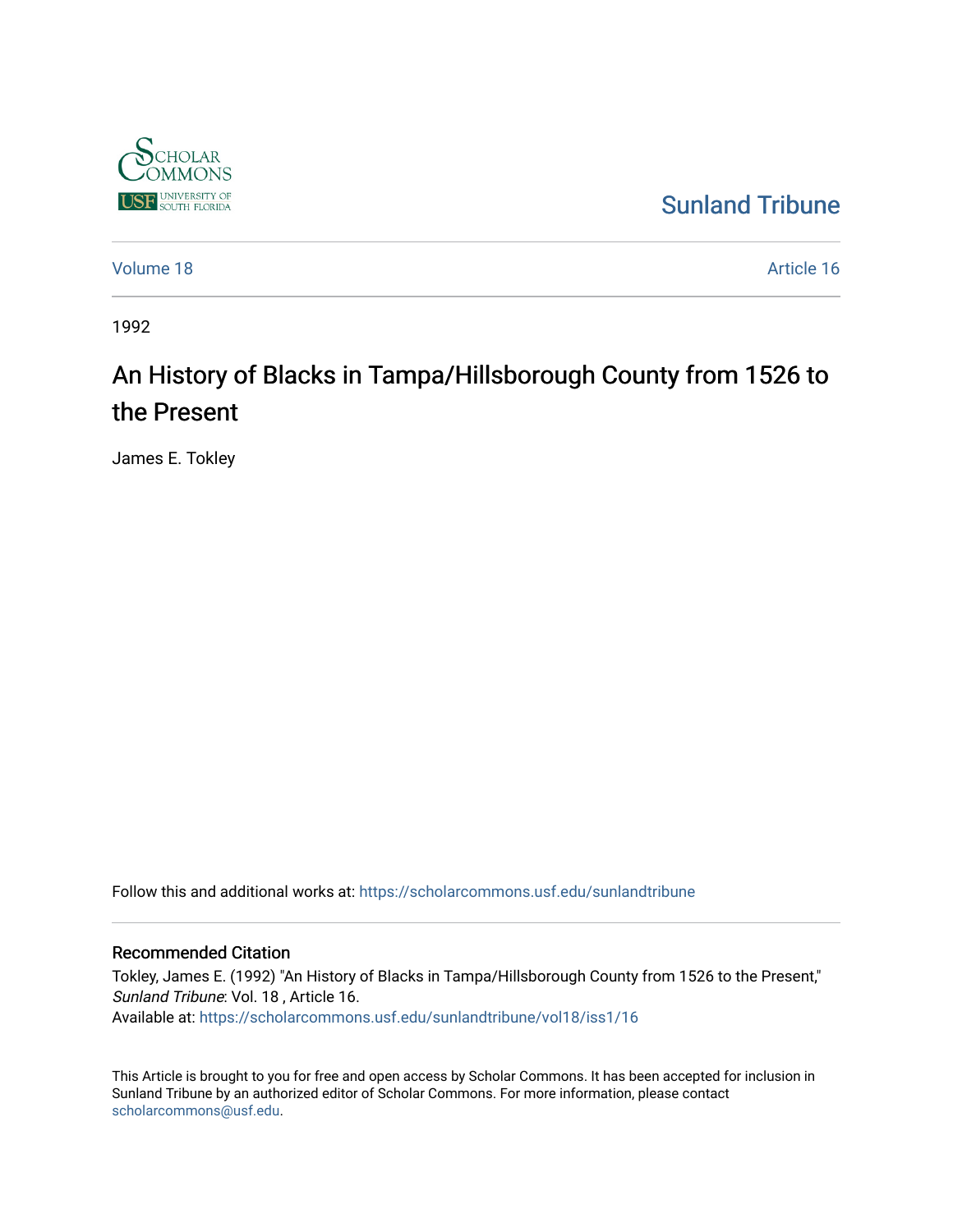## **AN HISTORY OF BLACKS IN TAMPA/ HILLSBOROUGH COUNTY FROM 1526 TO THE PRESENT**

## **By JAMES E. TOKLEY**

& Who shall tell our history when we are dead

and gone

of the beauty and the mystery & the pain of Freedom

Song

 Shall I tell you, sitting 'round me/ of our long and sacred past

Will you tell it to your children - tell it true, so it

will last?

It was said by all the wisemen/and the Truth is still complete:

If you do not learn from Hist'ry/Then from Hist/ry you'll

repeat &

If you do not know you hist'ry that began across the waves

You have doomed yourself, my children, & your children shall be slaves.

This Truth I come to tell you - all about that which has been As a poet, this I tell you/of the long  $\&$ winding sin/ Of a time when days were filled with pain/confusion walked the land/ $\&$  all who were Black were considered slaves every woman, child & man.

I speak, young ones, of a wonderland that rose from a painted sea A golden Caribbean Paradise - like the land of Adam and Eve; I bring you memories/

of a land so green & abundantly given by God that our Spanish cousins - once removed – fell in love with this mystical sod & They christened the land El Florida (which means the flowery plains) Then proceeded to search for the Fountain of Youth – at a place that they also would name T'was Espiritu Santo - a place by the Bay The land of the Timucuan and the home of the brave Caloosa tribe who made the Spaniards run! T-'was the year of 1526 on the voyage of Narvaez that an African hero called Esteban established himself in the West/as the first Black man to land in Tampa and walk its winding shores This Estevanico - which means "Little Stevie" was born a North African Moor. As a matter of fact, it was Esteban – as the story is often told – who was sent by Narvaez to find The Seven Cities of Gold! Some seventy years before John Smith

built Jamestown for the King, young Esteban and Narvaez claimed Tampa Bay for Spain

I sing of a time when Florida was the Promise of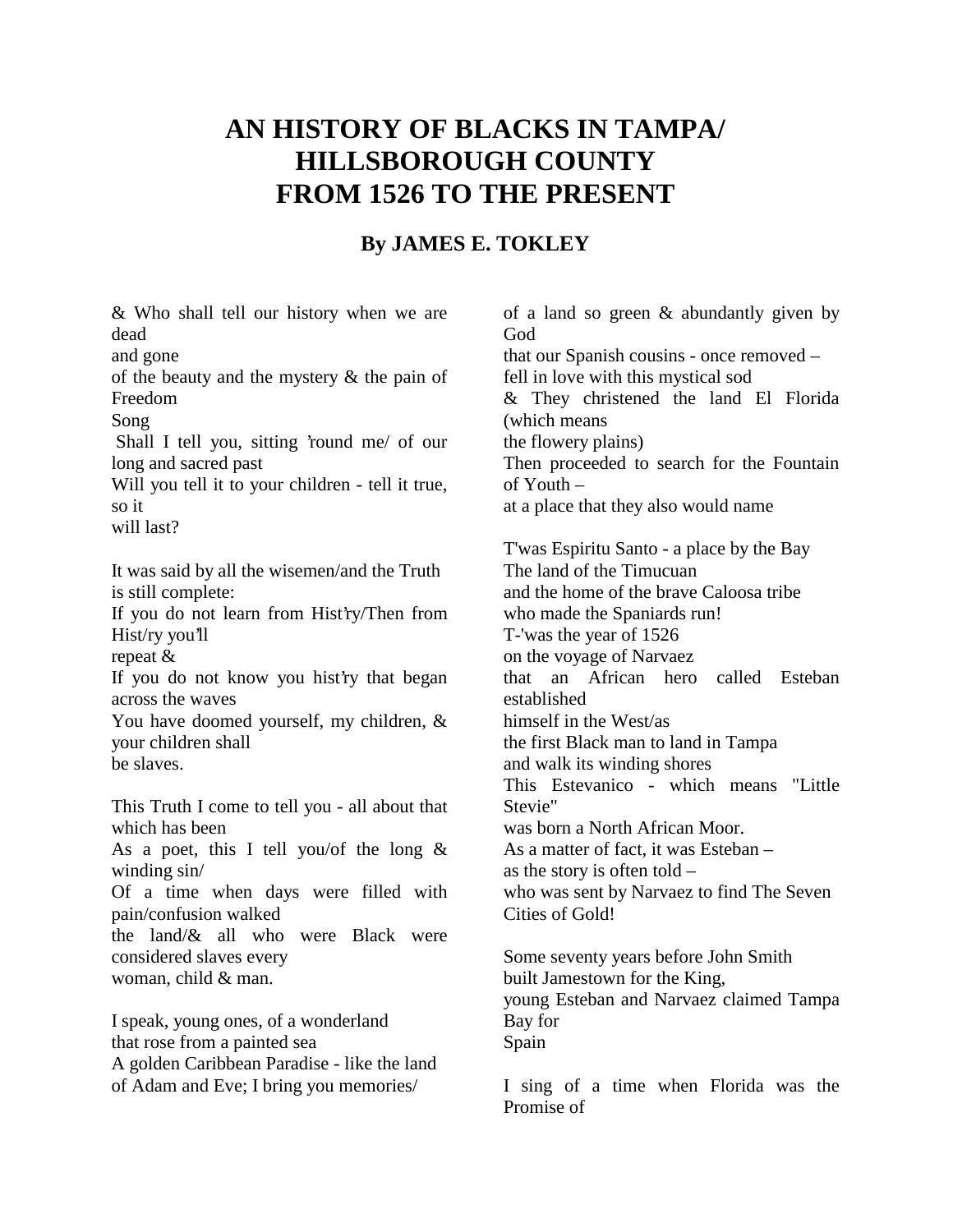Liberty When the Seminole Joined the African slave in the hopes they could both be free. On the Apalachee-cola back in 1695, they built a fort & called it Musa - like a king of days gone by. But the fort was destroyed by battleships and many Africans died/The Seminoles, who were their friends, died also at their side. Yet, the fight was far from over & the Seminole Wars raged on Inspired by men like Osceola and men like Gopher John. Osceola was Chief of the Seminoles and he was also Black. His Seminole wife was Pee-to-Kiss, but Cher-to-Cher he liked. For, Cher-to-Cher was his African bride whom the slavers stole away – which started the Second Seminole War that made America pay! & Then, there was ol' Gopher John as dark as a Tampa night whose warrior spirit & cunning ways prolonged the Freedom fight until there was a treaty signed & the Seminoles moved West. Black Seminoles were the first to leave But the struggle would not rest. Blacks fought in Florida - the Civil War – in the 48th Infan-try Then took Rough Riders up San Juan Hill just to hel the Cubans get free. O' the Buffalo Soldier was their name – when they camped in Tampa Town

The 9th and 10th Horse Cavalry even took Geronimo down & Even though the Tampa Press accused'em of acting White They walked the streets of Downtown Tampa & weren't afraid to fight. Then Ybor City opened its doors and Cubans gathered 'round & we marveled at Black Cubans/as they wore their freedom crowns But we could not speak their language & they did not know our names So, our African reunion was a day that never came. But the days of the 1900's/just before the First World War, were the days of pain and murder: Blacks folks dying by the score! & the papers printed front page news while Tampans read their fill/ of the "Nigger In The Woodbox", or "That Bad Black Negro Killed"! "At Fleeing Coon He Fired" ("Coon" is what they called us then.) "The Unspoiled Nigger" was another headline (For, we were Niggers ... never men.) in that same old Dally, another headline states: "Negro Death Rate Doubles Birth Rate" - it announced in gleeful hate. While Black soldiers risked their lives in World Wars I & II. We were living, leaving and dying as we paid our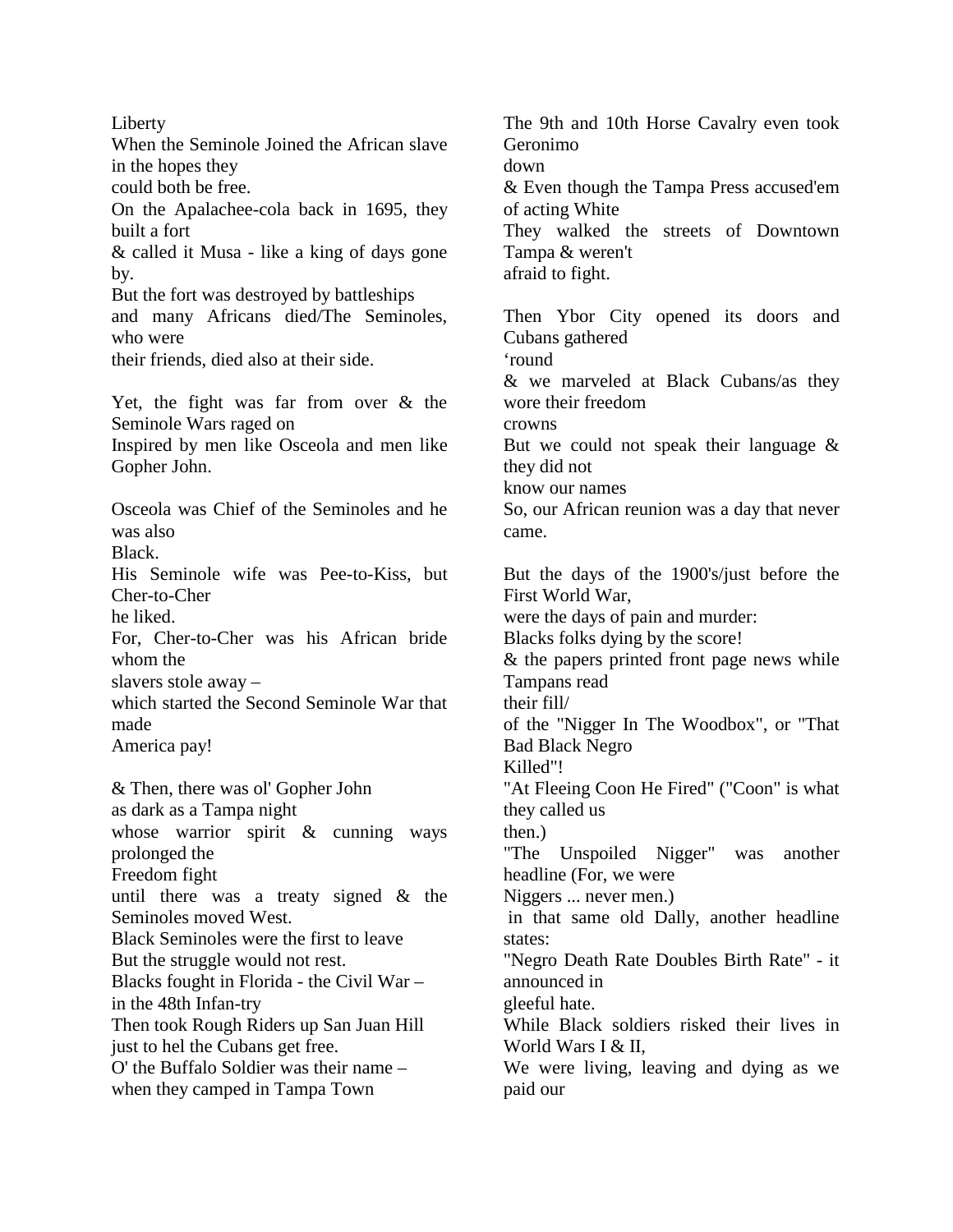Tampa dues But even then we kept the faith, though surely most would disbelieve Yet, Black folks came to Tampa, by the thousands – thick as bees... came from Georgia, S. Car'lina, from New Orleans, Alabam Came from up in Archie, Florida, even Bealsville lent a hand & together with Italians, Germans, Jews and Spaniards, too, We built Henry Plant a railroad & a fine hotel, to boot! For, the building that most people know as good ol' U. of T. was once the grandest hotel that the world had ever seen. Now, after we had built this town & laid its red brick streets We built our tabernacles where the children of God could meet & when our souls had rested and the White Man's work was through We gathered all our dreams & put up Central Avenue There was Saunders' Central Blue Room, Palm Dinette & Green's Cafe; 'Was the Lincoln Movie Theatre, Central Theatre on the way. Jackson, Fordham & Rodriguez - three Black men who practiced Law Drs. Richards, Williams & Silas who were always there on call We had Richard's Photo, the Pepper Pot, Central Newstand

& beauty shops The Shoe Shine Parlor, Johnny Gray's, the ol' Stink Moon where the big boys played There was the old Kid Mason Hardware Store, Palace Drugs and many more! We had the Florida Sentinel ('fore the Bulletin came) & Central Life Insurance (To this day, it's called the same.) There was the Clara Frye infirmary where only Blacks could go a union of Longshoremen whose Black membership would grow. There were High Schools - Blake & Middleton, Debutants and big parades - like the Tilt of the Maroon and Gold when FAM and Cookman played. There were names like Armwood, Wilson, Dorsett. Davis and Stewart, too Rodriguez and Hammond answered the call But Lowry made it through! Rev. Lowry was the first Black man to win by local vote Then Hargrett, Perry & Padgett/each increased Black voters hopes. Jim Hargrett won a capital seat/Rubin Padgett – a County beat & Perry Harvey prospers in his post as City Council-man. Yet, there are others who soon will be/a part of our prosperity whose dreams  $&$  hopes have yet survived the thin that eat Black dreams alive